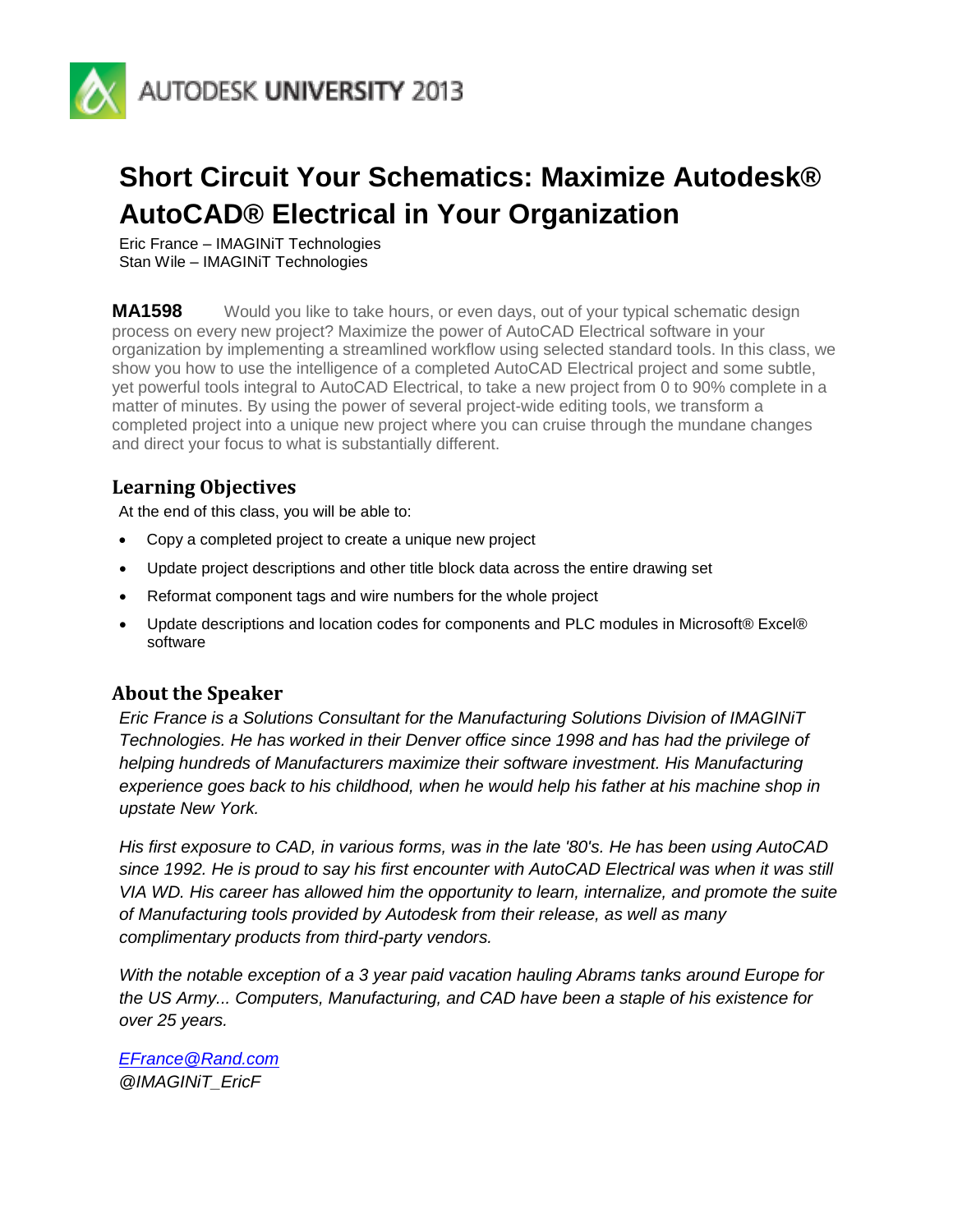## **Copy a completed project to create a unique new project**

First things first, we need to start with an existing AutoCAD® Electrical project. We would prefer to start with a project that already has a lot of the circuitry and other electrical information we need defined in it. That could be one that is very similar to the new one we will be creating or it could be our company's "all options selected" master project. Either way, the higher percentage of time we spend focused on creating just what is different, the more efficient we are in completing this project. So we've selected our best project and set it as the Active Project in AutoCAD® Electrical, now what?

#### **Copy Project**

We make sure we've closed all files related to the project we are about to copy and we've opened a non-related drawing. Then, we select the Project tab and **pick** the *Copy* command from the Project Tools panel.

#### *Step 1*

We **pick** the *Copy Active Project* button to identify which project we will use as a template for our new project. Once that is selected, we **pick** *OK* to continue.

| Copy Project: Step 1 - Select Existing Project to Copy                                       | ×                   |
|----------------------------------------------------------------------------------------------|---------------------|
| Enter existing project name                                                                  | Copy Active Project |
| C:\Docs\AutoCAD-E\AU 2013\MA1598\MA1598 Dataset\MA1598.wdp                                   |                     |
|                                                                                              | <b>Browse</b>       |
| Note: if the active drawing is one of those to be copied to a new project:<br>1. Cancel now. | <b>Pick Here</b>    |
| 2. Open a different or a new drawing.<br>3. Re-start this command.                           |                     |
| <b>Help</b><br>OK<br>Cancel                                                                  |                     |

#### *Step 2*

Next, we identify a name and location for our new project. Most likely this will be an existing directory out on the network that contains the information that was used to get this new project to the point where we are ready to start creating drawings. Regardless, select a folder location and give our new project a name. To keep things simple, we will call ours "New Project". Once that is identified, we **pick** *Save* to continue.

|               | Copy Project: Step 2 -- Select path and name for new project |               |        | × |
|---------------|--------------------------------------------------------------|---------------|--------|---|
| Save in:      | New Project                                                  | ▽●●■■         |        |   |
| Name          | Ä                                                            | Date modified |        | ъ |
|               | No items match your search.<br>-2                            |               |        |   |
| $\epsilon$    |                                                              |               |        |   |
| File name:    | <b>New Project</b>                                           | v             | Save   |   |
| Save as type: | *.wdp                                                        | v             | Cancel |   |
|               |                                                              |               |        |   |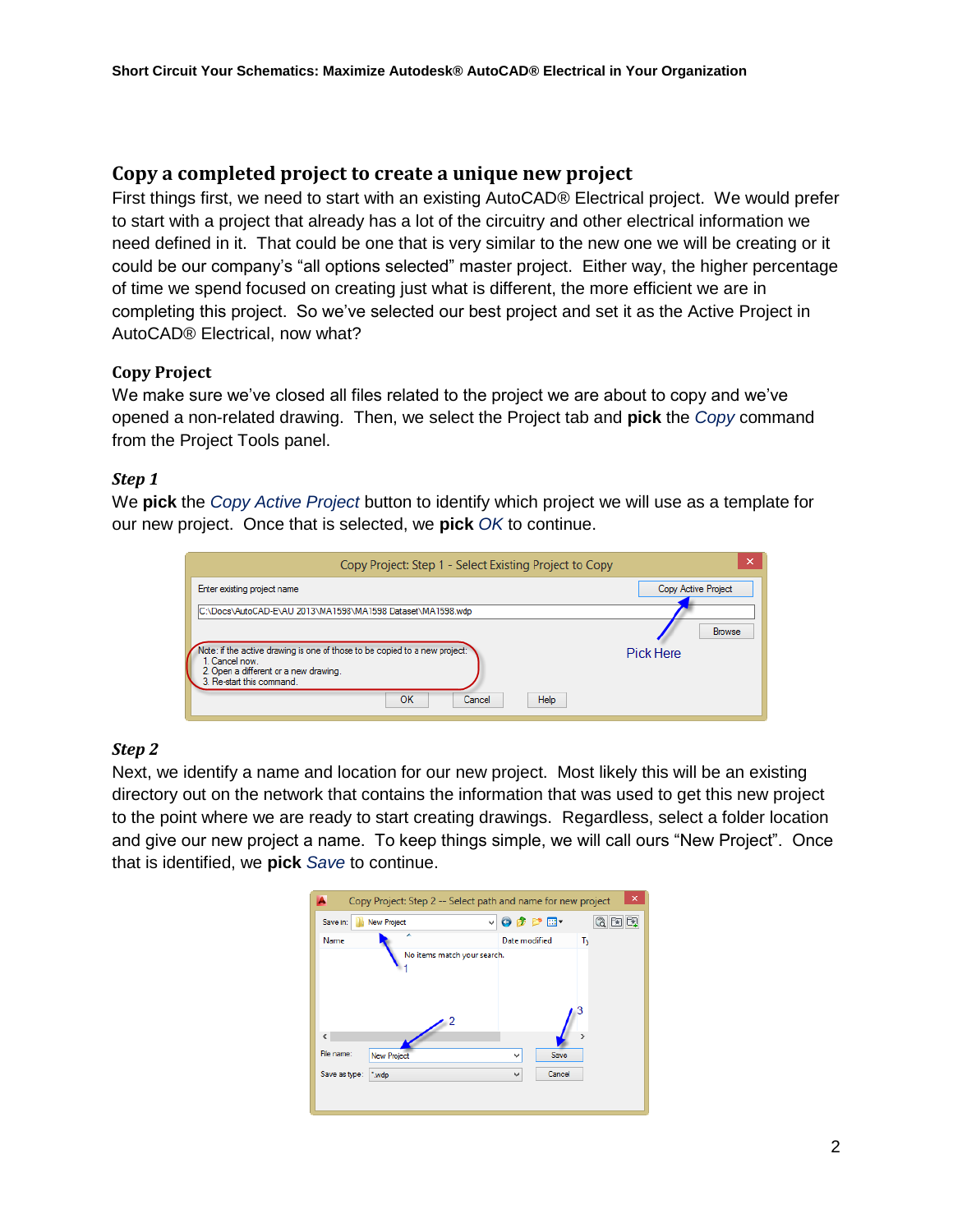#### *Step 3*

Next, we identify the drawings from the template project that we need for our "New Project". Unless you have ruled out certain drawings that are unneeded in our new project, you will likely want all of them. The easiest way to select all the drawings in the project is to **pick** the *Do All* button. If you don't need them all, you can use the *Process* and *Un-select* buttons to control which drawings will be copied. Having selected the drawings we need, we **pick** *OK* to continue.

| $\times$<br><b>Select Drawings to Process</b> |                                                                                                                            |                        |                                                                                                                                                                                                                                                                                                                                                                                               |               |  |
|-----------------------------------------------|----------------------------------------------------------------------------------------------------------------------------|------------------------|-----------------------------------------------------------------------------------------------------------------------------------------------------------------------------------------------------------------------------------------------------------------------------------------------------------------------------------------------------------------------------------------------|---------------|--|
|                                               |                                                                                                                            |                        | <b>O</b> Drawing<br>Description                                                                                                                                                                                                                                                                                                                                                               |               |  |
| Ref                                           | Subfolder                                                                                                                  | Section                | Sub-Section Project Drawing List                                                                                                                                                                                                                                                                                                                                                              |               |  |
| $\overline{\phantom{a}}$<br>Do A              | Process                                                                                                                    | 全<br>企<br>Reset        | Un-select<br>by Section/sub-section<br>by Subfolder                                                                                                                                                                                                                                                                                                                                           | $\rightarrow$ |  |
| Ref                                           | Subfolder                                                                                                                  | Sub-Section<br>Section | <b>Project Drawing List</b>                                                                                                                                                                                                                                                                                                                                                                   |               |  |
| $\overline{\phantom{a}}$                      | <b>SCHEMATICS</b><br><b>SCHEMATICS</b><br><b>SCHEMATICS</b><br><b>SCHEMATICS</b><br><b>SCHEMATICS</b><br><b>COUCMATICC</b> | 2                      | C:\Docs\AutoCAD-E\AU 2013\MA1598\MA1598 Dataset\MA1<br>C:\Docs\AutoCAD-E\AU 2013\MA1598\MA1598 Dataset\MA1<br>C:\Docs\AutoCAD-E\AU 2013\MA1598\MA1598 Dataset\MA1<br>C:\Docs\AutoCAD-E\AU 2013\MA1598\MA1598 Dataset\MA1<br>C:\Docs\AutoCAD-E\AU 2013\MA1598\MA1598 Dataset\MA1<br>C:\Docs\AutoCAD-E\AU 2013\MA1598\MA1598 Dataset\MA1<br>CADoon AutoCAD EVALL 2012 MA1500 MA1500 Detroit MA1 |               |  |
|                                               | Select from the top list.<br>insert into the bottom list.                                                                  | ок                     | Help<br>View<br>Cancel                                                                                                                                                                                                                                                                                                                                                                        |               |  |

#### *Step 4*

This step is typically a pass-through step, meaning we typically accept the defaults. If we use the same Project-Related Files for all projects, there won't be any files available to select in the template project folder. This is because they will be in the network support path. If we use different Project-Related Files for most projects, we will usually want copies of the ones selected by default. Having selected the Project-Related Files we need, we **pick** *OK* to continue.

| Copy Project: Step 4 -- Enter Base Path for Project Drawings                                                                       |                                             | ×.            |
|------------------------------------------------------------------------------------------------------------------------------------|---------------------------------------------|---------------|
| C:\Docs\AutoCAD-E\AU 2013\MA1598\New Project\                                                                                      |                                             |               |
|                                                                                                                                    |                                             | <b>Browse</b> |
| The base path above will be substituted for this path in the existing project:<br>c:\docs\autocad-e\au 2013\ma1598\ma1598 dataset\ |                                             |               |
| Copies of the drawings will be copied to this new path.<br>If the directory path does not exist, it will be created.               |                                             |               |
| Select Project-Related Files to be Copied                                                                                          |                                             |               |
| Title Block Setup (.wdt)                                                                                                           | Location Codes (Joc)                        |               |
| ✔ Project Line Labels (.wdl)                                                                                                       | Installation Codes (.inst)                  |               |
| Component Description Defaults (.wdd)                                                                                              | Ratings Defaults (.wdr)                     |               |
| Catalog Lookup Database (cat.mdb)                                                                                                  | Component Tagging (.wdx)                    |               |
| Footprint Lookup Database (lookup.mdb)                                                                                             | Spreadsheet PLC I/O Utility Settings (.wdi) |               |
| Family Code Mapping (wd fam.dat)                                                                                                   | RSLogix Import Mapping (.wdf)               |               |
| Wire Color/Gauge Label (.wdw)                                                                                                      | User Defined Attributes (.wda)              |               |
| Schematic Lookup Database (schematic lookup.mdb)                                                                                   | Terminal Audit Filter (wdn)                 |               |
| OK                                                                                                                                 | Cancel                                      |               |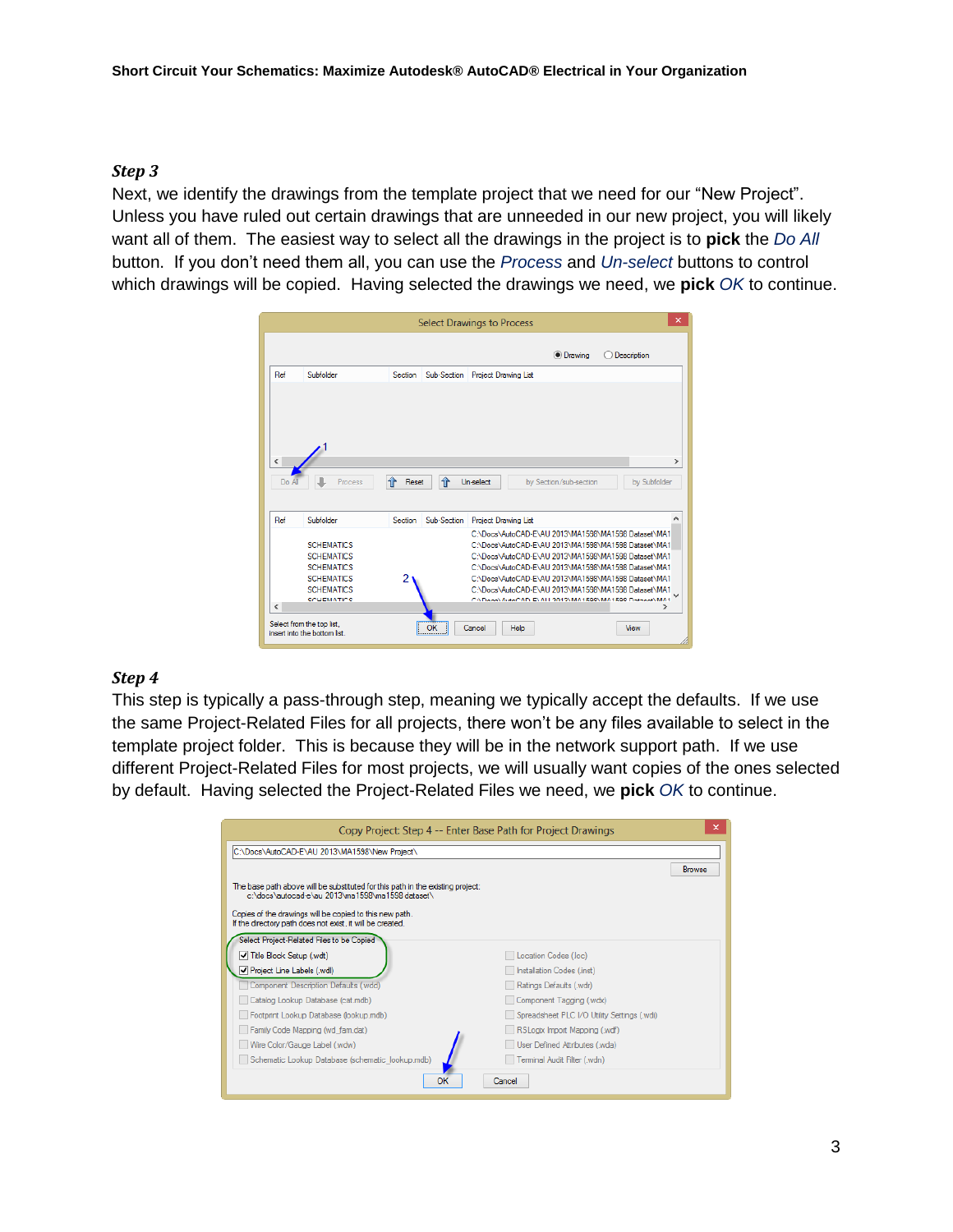#### *Step 5*

The final step is where we rename the drawing files for use with this new project. If the drawings will all use the same prefix, ex. the project number, we can use the *Find/Replace* button to rename the files in bulk. If we need more flexibility in how the drawings get renamed, we can use the *Edit* button to adjust the names one at a time. Having renamed all the drawings to the new names we need, we **pick** *OK* to continue.

|                   | $\boldsymbol{\times}$<br>Copy Project: Step 5 -- Adjust new drawing file names                                                                       |  |
|-------------------|------------------------------------------------------------------------------------------------------------------------------------------------------|--|
|                   | C:/Docs/AutoCAD-E/AU 2013/MA1598/New Project/MA1598-001.dwg<br>۸<br>C:/Docs/AutoCAD-E/AU 2013/MA1598/New Project/MA1598-002.dwg<br>×<br>Find/Replace |  |
| Find:<br>Replace: | <b>MA1598</b><br>New Project<br>Include drawing path<br><b>OK</b><br>Cancel                                                                          |  |
|                   | Edit<br>Find/Replace<br>OK<br>Cancel                                                                                                                 |  |

#### **Activating Our "New Project"**

Once we've completed all the steps for copying the project, AutoCAD® Electrical will process our request, create the new files, activate our "New Project", and open the first drawing listed in our project list automatically. We are now ready to adjust our project information and update our title blocks.

# **Update project descriptions and other title block data across the entire drawing set**

If we expand our "New Project" in the Project Manager, we can see that everything came across from the previous project, including the manager folder structure. However, as this is our "New Project", we need to make the stored project and drawing information unique to this project and update our drawings with that new information.

## **Updating Project Descriptions**

By **right-clicking** on the "New Project" heading in the Project Manager, we can then **pick** Descriptions… to access the Descriptions dialog containing the common information that pertains to all the drawings in the project.



|                    | Project Description (for report headers and title block update) | $\pmb{\times}$  |
|--------------------|-----------------------------------------------------------------|-----------------|
|                    |                                                                 |                 |
| line13             |                                                                 | in reports      |
| line14             |                                                                 | in reports      |
| line15             |                                                                 | in reports      |
| line16             |                                                                 | in reports      |
| line17             |                                                                 | in reports      |
| Line 18            |                                                                 | in reports      |
| Line 19            |                                                                 | in reports      |
| Line20             |                                                                 | in reports<br>ш |
| Line21             |                                                                 | in reports<br>ш |
| line22             |                                                                 | in reports      |
| line <sub>23</sub> |                                                                 | In reports      |
| line24             |                                                                 | in reports      |
|                    | OK<br>Cancel<br>$\mathbf k$                                     | ×,              |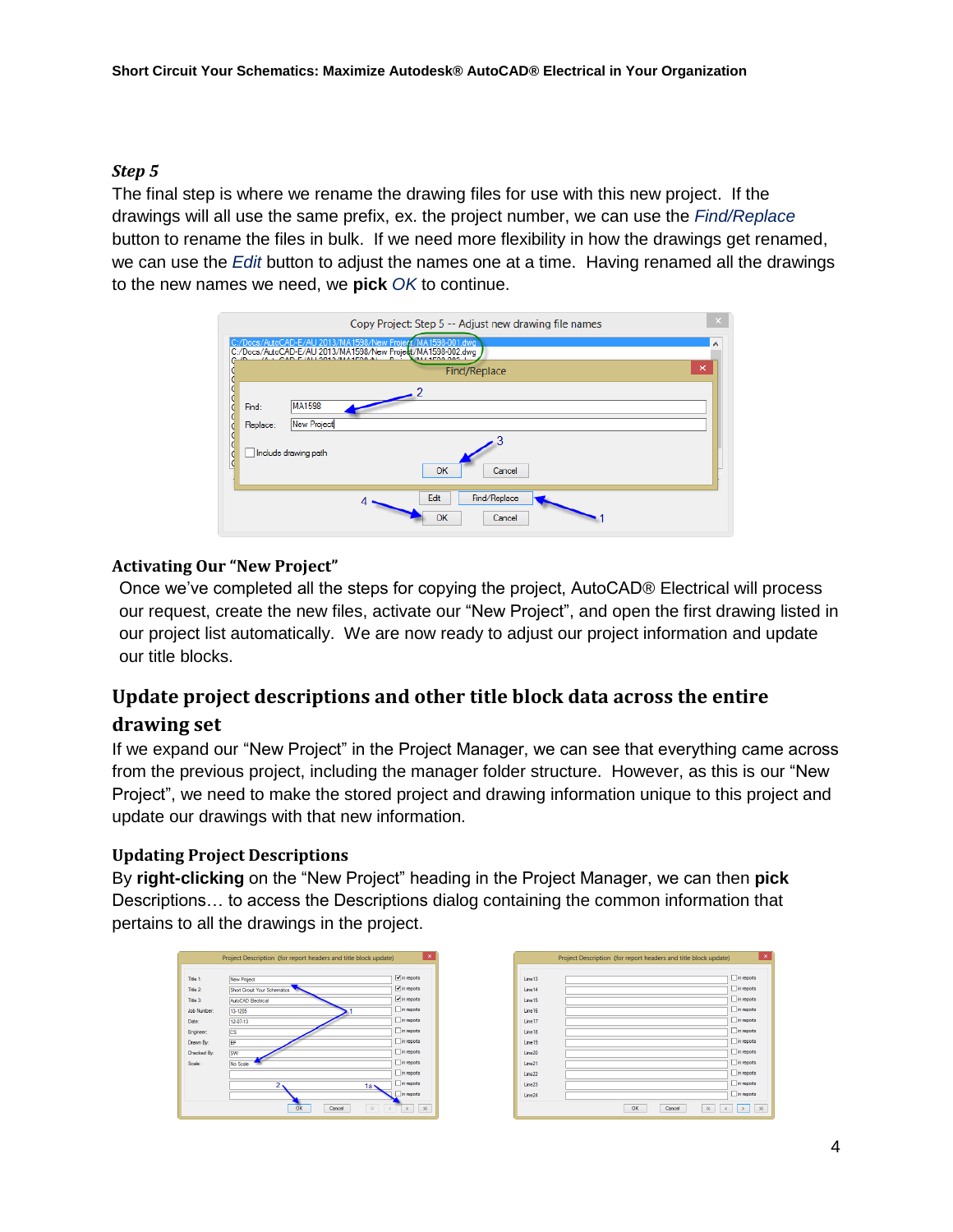You should also use a .wdl file to convert the Line1, Line2, ... labels to familiar field labels so users know on which line to enter the appropriate information.

#### *Updating Drawing Descriptions*

If the descriptions for the individual drawings need to be adjusted and updated in individual title blocks, we can do this by editing the Drawing Descriptions. This can be accomplished by **rightclicking** on a drawing in the project list, selecting *Properties*, then *Drawing Properties…* and editing Description 1, Description 2, and Description 3.

| $\mathbf x$<br><b>D</b> | @ B B B 3 X B 3 9 2                                    |                 |                               |
|-------------------------|--------------------------------------------------------|-----------------|-------------------------------|
| 國                       | <b>NEW PROJECT</b>                                     |                 |                               |
|                         | <b>Projects</b>                                        |                 |                               |
|                         | <b>E-NEW PROJECT</b>                                   |                 |                               |
|                         | New Project-001.dwg                                    |                 |                               |
|                         | <b>SCHEMATICS</b><br><b>GRE</b>                        |                 |                               |
|                         | Mew Project-002.dwg                                    |                 |                               |
|                         | Mi New Project-003.dwg                                 |                 |                               |
|                         | New Project-004.dwg                                    |                 |                               |
|                         | New Project-005.dwg                                    | Open            |                               |
|                         | New Project-006.dwg                                    | Close           |                               |
|                         | New Project-007.dwg                                    | Copy To         |                               |
|                         | <b>PANEL LAYOUTS</b>                                   |                 |                               |
|                         | <b>CONTRACTOR</b>                                      | Remove          |                               |
|                         | <b>Details</b>                                         | Replace         |                               |
|                         | Status: Accessible                                     | Rename          |                               |
|                         | Sheet: 04                                              | Properties<br>٠ | <b>Drawing Properties</b>     |
|                         | <b>Description: Control schematic</b>                  |                 | <b>Apply Project Defaults</b> |
|                         | File Name: New Project-004.dwg                         |                 |                               |
|                         |                                                        |                 | Copy                          |
|                         | Location: C/\Docs\AutoCAD-E\AU 2013\MA1598\New Project |                 | <b>Pacte</b>                  |
|                         | File Size: 128KB (131626 bytes)                        |                 | Settings Compare              |
|                         | Last Saved: 11/4/2013 3:46:53 PM                       |                 |                               |
|                         | Last Edited By: EFrance                                |                 |                               |
|                         |                                                        |                 |                               |
|                         |                                                        |                 |                               |
|                         |                                                        |                 |                               |
|                         |                                                        |                 |                               |
| Project Manager         |                                                        |                 |                               |
|                         |                                                        |                 |                               |
|                         |                                                        |                 |                               |
|                         |                                                        |                 |                               |

|                                                      |                    | <b>Drawing Properties</b>                                                               |                    |                    |
|------------------------------------------------------|--------------------|-----------------------------------------------------------------------------------------|--------------------|--------------------|
|                                                      |                    | Drawing Settings Components   Wire Numbers   Cross-References   Styles   Drawing Format |                    |                    |
|                                                      |                    | Drawing: C:\Docs\AutoCAD-E\AU 2013\MA1598\New Project\New Project-004.dwg               |                    |                    |
| <b>Drawing File</b>                                  |                    |                                                                                         |                    |                    |
| Project:                                             | <b>NEW PROJECT</b> |                                                                                         |                    |                    |
| Description 1:                                       | Control schematic  |                                                                                         | $\checkmark$       | Pickob             |
| Description 2:                                       |                    |                                                                                         |                    | Pickob             |
| Description 3:                                       |                    |                                                                                         |                    | Pickob             |
| For Reference Only                                   |                    |                                                                                         |                    |                    |
| Installation Code:<br>Location Code:<br>Sheet Values |                    |                                                                                         | Drawing<br>Drawing | Project<br>Project |
| Sheet:                                               | 04                 | Section:                                                                                |                    | v                  |
| Drawing:                                             | 1205               | Sub-Section:                                                                            |                    | $\checkmark$       |
|                                                      |                    |                                                                                         |                    |                    |

Once we have made the edits to our project and drawing descriptions, it's time to push those edits out to our title blocks.

#### **Batch Updating Title Blocks across the Project**

There are two primary ways to initiate the Update Title Block command. We can either **rightclick** on the "New Project" heading in the Project Manager and **pick** *Update Title Block…*, or we can **pick** *Update Title Block* from the Other Tools panel on the Project tab. Regardless of which way we choose to initiate the Update Title Block dialog, once we are there we need to select the information that we want updated in the title blocks of our project. Then, we **pick** *OK Projectwide* to apply our "New Project" updates to all drawings in the entire project.

|                                     |                                                         | <b>Update Title Block</b>     |                                           | $\pmb{\times}$          |
|-------------------------------------|---------------------------------------------------------|-------------------------------|-------------------------------------------|-------------------------|
|                                     | Select Line(s) to Update (Project Description Lines)    |                               |                                           |                         |
|                                     |                                                         |                               |                                           |                         |
| $\overline{\mathbf{v}}$<br>Title 1: | <b>New Project</b>                                      | LINE13                        | (blank)                                   |                         |
| ⊽<br>Title 2:                       | <b>Short Circuit Your Schematics</b>                    | LINE14                        | (blank)                                   |                         |
| Title 3:<br>⊽                       | AutoCAD Electrical                                      | <b>IINF15</b>                 | (blank)                                   |                         |
| Job Number:<br>⊽                    | 13-1205                                                 | <b>I INF16</b>                | (blank)                                   |                         |
| ⊽<br>Date:                          | 12-07-13                                                | LINE17                        | (blank)                                   |                         |
| Engineer:                           | CS.                                                     | <b>IINF18</b>                 | (blank)                                   |                         |
| Drawn By:                           | FF                                                      | <b>IINF19</b>                 | (blank)                                   |                         |
| Checked By:                         | SW                                                      | LINE20                        | (blank)                                   |                         |
| Scale:                              | No Scale                                                | <b>LINE21</b>                 | (blank)                                   |                         |
| <b>IINF10</b>                       | (blank)                                                 | <b>IINF22</b>                 | (blank)                                   |                         |
| LINE11                              | (blank)                                                 | LINE23                        | (blank)                                   |                         |
| LINE12                              | (blank)                                                 | <b>LINE24</b>                 | (blank)                                   |                         |
| Select All                          | Clear All                                               | k<br>$\overline{\phantom{a}}$ | $\overline{\mathbf{S}}$                   | Save                    |
|                                     | Select line(s) to update (these are per-drawing values) |                               |                                           |                         |
| V<br>Drawing Description:           | $\Box$ 1 $\Box$ 2 $\Box$ 3                              |                               | $\Box$   $\Box$ L (%P.%I.%L values)<br>⊣₽ |                         |
| Drawing Section:                    | (blank)                                                 |                               | ▿<br>Drawing (%D value)                   |                         |
| Drawing Sub-section:                | (blank)                                                 |                               | ▿<br>Sheet (%S value)                     |                         |
| Filename:                           | NEW PROJECT-001                                         | V Upper case                  | 罓<br>Sheet maximum:<br>15                 |                         |
| File/extension:                     | NEW PROJECT-001 DWG                                     |                               |                                           |                         |
| ▽<br><b>Full Filename:</b>          | C:\DOCS\NEW PROJECT-001.DWG                             |                               | Resequence sheet %S values<br>☑           | n <sub>1</sub><br>Start |
| Activate each drawing to process    |                                                         |                               |                                           |                         |
|                                     | OK Active Drawing Only                                  | OK Project-wide               | Wide><br>Cancel<br>Help                   |                         |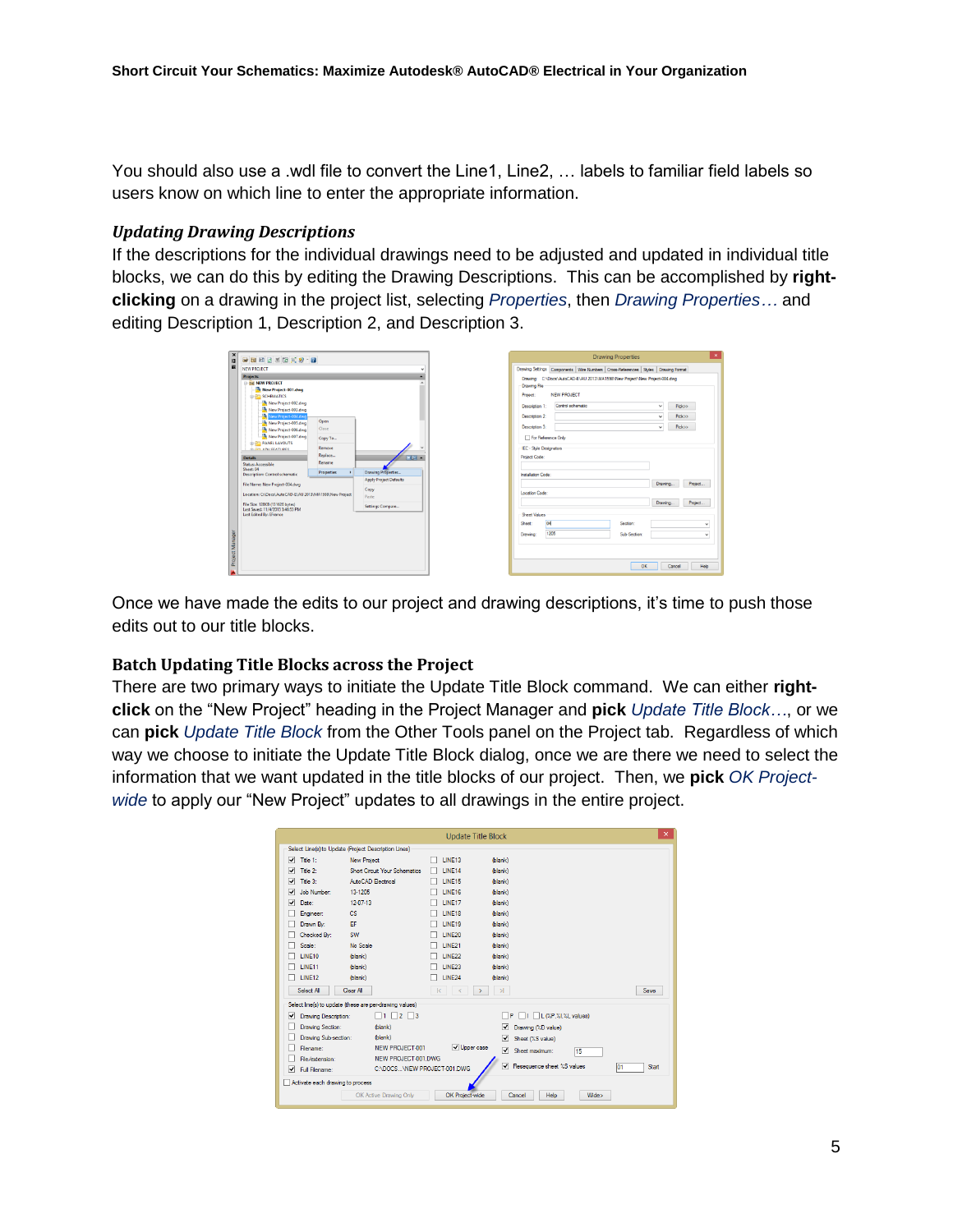In many cases, the formatting of the information in the drawings themselves will not change from project to project, especially if these projects are being created for use internally to a company standard. However, if the formatting does need to change, we have a tool for that… Enter the Project-Wide Update/Retag tool.

#### **Reformat component tags and wire numbers for the whole project**

In cases where the drawing formatting needs to change, either by customer request or for a special project, the Project-Wide Update/Retag tool can help us make quick work of it.

#### **Project-Wide Updates or Retagging**

To kick off our project-wide updates and retagging, we can **pick** the *Project-Wide Update/Retag* button in the middle of the toolbar at the top of the Project Browser. Alternatively, we can **pick** the *Update/Retag* button on the Project Tools panel on the Project tab. With the Project-Wide Update or Retag dialog displayed, we select the formatting changes we need to make for this project.

In the top right corner of the dialog, we can select type of formatting updates to apply to the components in our project, as well as their cross-references and the wire and signal arrows that connect them. Below them, we can make adjustments to the line references on our ladders and control how they change from sheet to sheet. On the right half of the dialog, we can adjust sheet and drawing numbering. We can also dig deeper into Other Configuration Settings and override the formatting for the components, cross-references, and wire numbers. We can even initiate a Title Block Update right from within the dialog. When we have made all our selections and we are ready to push the changes down to the drawings, **pick** *OK* to apply them to our project drawing set.

|                                                                 | $\times$<br>Project-Wide Update or Retag |
|-----------------------------------------------------------------|------------------------------------------|
| Select options to run on selected drawings from active project. |                                          |
| Component Retag                                                 | Sheet (%S value)                         |
| Component Cross-Reference Update                                | Resequence - Start with                  |
| Wire Number and Signal Tag/Retag<br>Setup                       | Bump - Up/Down by                        |
|                                                                 | (Use "-" to bump down)                   |
| I Ladder References                                             | Drawing (%D value)                       |
| Resequence<br>Setup                                             | Other Configuration Settings<br>Setup    |
| Bump - Up/Down by                                               | Title Block Update<br><b>Setup</b>       |
| (Use "-" to bump down)                                          |                                          |
| ок                                                              | Help<br>Cancel                           |

Updating and retagging a project's worth of drawings in a matter of minutes allows us to focus our time on the unique aspects of the project. Our final task before doing so is to utilize Excel®'s powerful data sorting and editing capabilities to integrate the discrete component information changes quickly into our project set.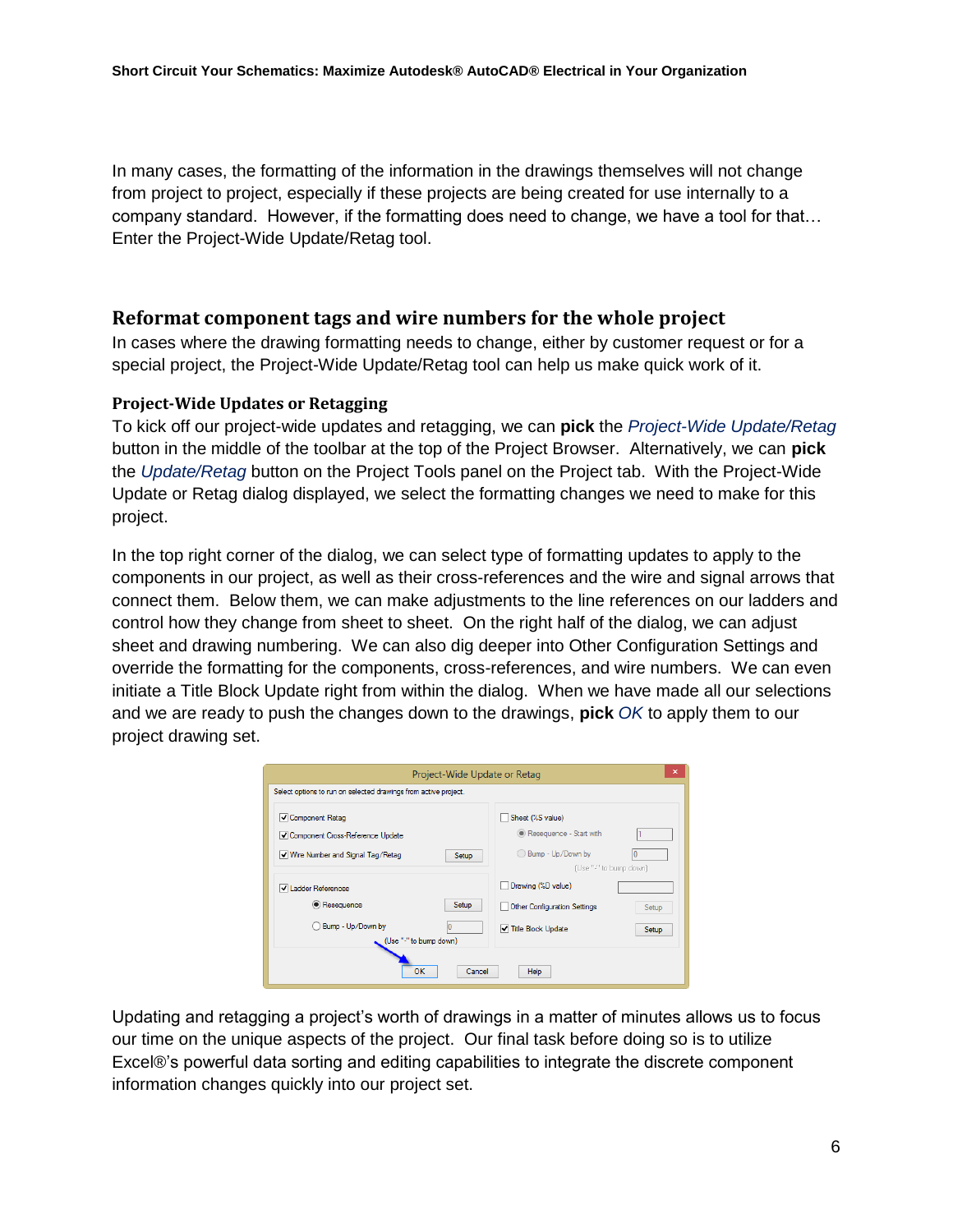# **Update descriptions and location codes for components and PLC modules in Microsoft® Excel® software**

Let's face it. In most electrical schematic drawings, there is a lot of descriptive information about the components; what they are, what they do, where they are located. Therefore, when an old project is copied for use as the basis of a new project, one of the biggest differences is the naming of the component tags, descriptions, and locations. So, even if the circuitry is all the same, there is still a large amount of editing required to uniquely identify the components.

An oft-overlooked capability of AutoCAD® Electrical is a pair of tools that allow us to leverage the powerful sorting and editing tools in Excel®. It's really just one tool to get the data out of our drawings and another to get the edited data back in. What is really significant is the magic that happens while the data is editable in the spreadsheet. Let's look at the tool for getting the data out to Excel® first.

#### **Export to Spreadsheet**

First, we need to make our way over to the Import/Export Data tab. Since we need to get our data out to Excel®, we **pick** *To Spreadsheet* on the Export panel. The dialog that appears asks us to specify the category of data we want to edit in Excel®. While we can be very selective about the category of data that is output, in this case it is probably best to select General (all \* below) and **pick** *OK*. We choose this option because it outputs each of the categories that have an \* next to them to their own worksheet in the spreadsheet workbook. By doing that, we can quickly edit the most common categories of data by selecting the different tabs of a single spreadsheet. We then need to specify the General Data Export settings and **pick** *OK* to control the scope and format of the export.

| ×<br><b>Export to Spreadsheet</b> |
|-----------------------------------|
|                                   |
| Select data category              |
| General (all *below)              |
| C Components <sup>*</sup>         |
| Components (parents only)         |
| Components (one-line only)        |
| ◯ Teminals (stand alone) *        |
| ◯ Teminals (one-line only)        |
| Wire numbers *                    |
| Wire numbers and layers           |
| O Wire number signal arrows *     |
| O PLC I/O header information *    |
| ◯ PLC I/O wire connections        |
| ◯ PLC I/O address/descriptions *  |
| ◯ Panel components *              |
| ○ Panel terminals *               |
| O Drawing settings                |
|                                   |
| OK<br>Help<br>Cancel              |

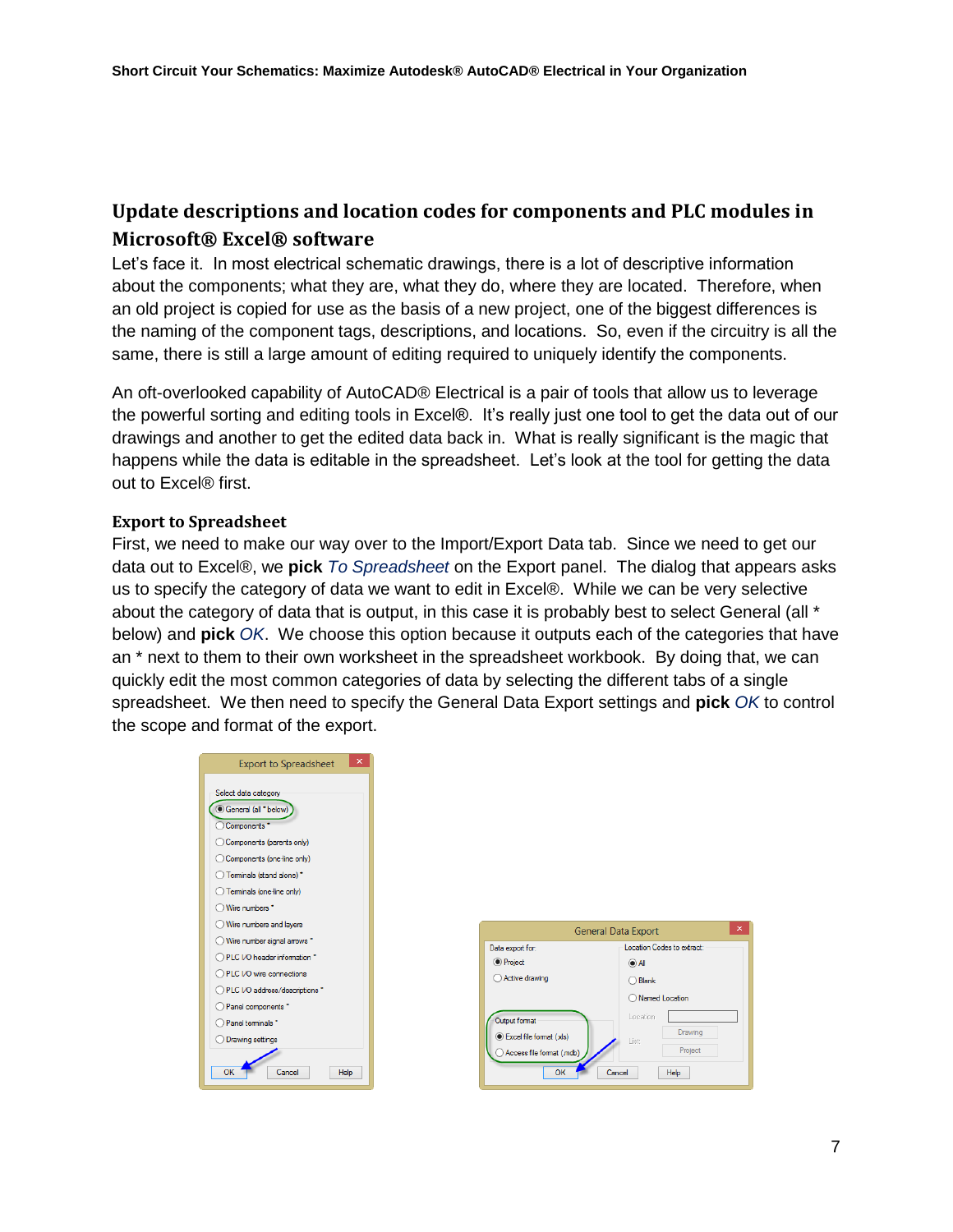Next, we use Select Drawings to Process again to select all the drawings in the project with another *Do All* and *OK*. Finally, we identify the name (use the project name) and location (typically the project files folder) for the output file to be saved to and **pick** *Save*. With that, the software extracts the data we have requested to the output file and we are ready to make our edits in Excel®.

#### **Editing in Excel®**

Using Windows Explorer, we navigate to where we saved the output file and open it in Excel®.

#### \*\* A word of caution here \*\*

*For whatever reason, after using Export to Spreadsheet, the output file consistently opens up on the second tab on the right side of the columns. Because of this, the first step to editing the data is typically selecting on the first tab "COMP" and scrolling the spreadsheet to cell A1.*

Two of our most useful tools in Excel® are *Sort* in the middle of the Data tab and *Find & Select*  on the far right side of the Home tab. By leveraging these two tools, we can organize the output data in a variety of ways. Doing so, allows us to easily add the data needed for the new project.

#### *Sort*

When we **pick** *Sort* on the Data tab, we use the headers of the columns as our sort criterion by checking the "My data has headers" checkbox. We then "Sort by" the column whose data we need to change and **pick** *OK*.



#### *Replace*

Next, we can use the *Replace…* tool under *Find & Select* to "Find what:" data from the old project we need to "Replace with:" the data for the new project. By using the *Replace All* option, we quickly adjust the cells on the "COMP" tab to the new project data. Leaving the Find and Replace dialog open as we move to each tab and rerun the same *Replace All* option allows us to make the same replacements on the other tabs very quickly.

| ?<br>$\boldsymbol{\mathsf{x}}$<br><b>Find and Replace</b>                                           |
|-----------------------------------------------------------------------------------------------------|
| Replace<br>Find<br>MCAB5<br>Find what:<br>$\checkmark$<br>Replace with:<br>CABINET2<br>$\checkmark$ |
| Options >><br><b>Find All</b><br><b>Find Next</b><br>Close<br>Replace<br><b>Replace Al</b>          |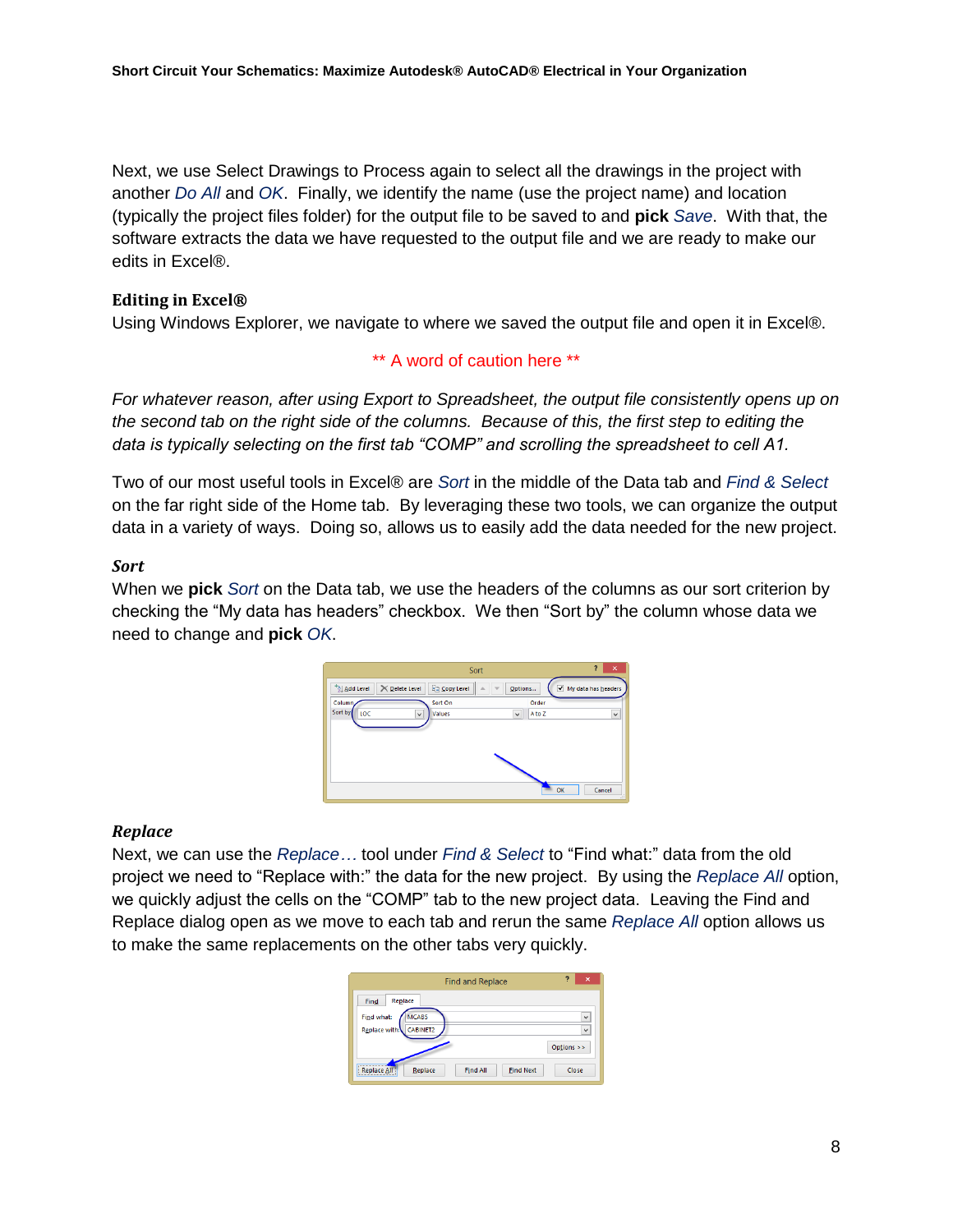We continue to make our edits in Excel® until all of the data we can change has been updated. Then, we *Save* and *Close* the spreadsheet and switch back to our project in AutoCAD® Electrical.

NOTE: There are five columns with the headers in parenthesis, ex. (REF). These columns should not be edited as they contain data that AutoCAD Electrical uses to maintain the mapping between the data in Excel and where it goes in the drawing files.

#### **Import from Spreadsheet**

Now that all the edits have been made to the data that we need for our "New Project", we can pull that data back into our drawings using the second tool. Since we are getting our data back from Excel®, we **pick** *From Spreadsheet* on the Import panel. In the Update Drawing from Spreadsheet File dialog, we select the edited .xls file and **pick** *Open*. In the Update Drawings per Spreadsheet Data dialog, we typically accept the defaults and **pick** *OK*.



| Update Drawings per Spreadsheet Data                                                                                         | × |
|------------------------------------------------------------------------------------------------------------------------------|---|
| Update drawings per spreadsheet data file. Process:                                                                          |   |
| <b>O</b> Project                                                                                                             |   |
| ◯ Active drawing                                                                                                             |   |
| √ Force spreadsheet new values to upper case<br>√ Flip any updated Tag Wire Number values to "Fixed"<br>ΩK<br>Cancel<br>Help |   |

A final *Do All* and *OK* in the Select Drawings to Process dialog to select all the drawings in the project allows AutoCAD® Electrical to begin the process of updating the data in our "New Project" automatically. Soon, all the drawings have been updated and we can now focus on what is unique about the design of our "New Project" drawing set.



Before Editing in Excel® After Editing in Excel®